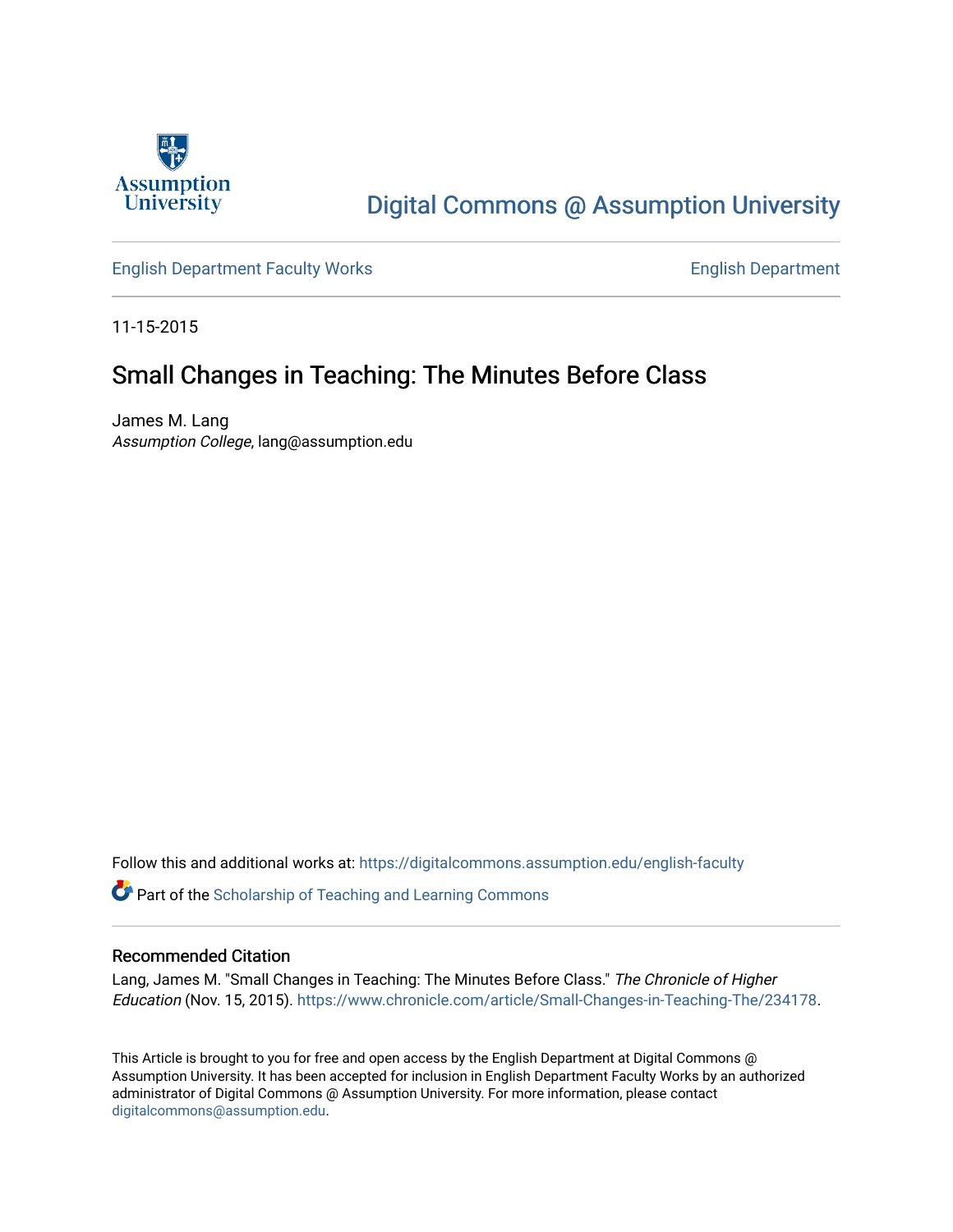#### THE CHRONICLE of Higher Education

 [Back to Search Results](https://www.chronicle.com/search?page=3&q=james+m+lang)

**[ADVICE](https://www.chronicle.com/section/Advice/66)**

# **Small Changes in Teaching: The Minutes Before Class**

3 simple ways you can set up the day's learning before the metaphorical bell rings

By James M. Lang | NOVEMBER 15, 2015



[www.audio-luci-store.it](https://creativecommons.org/licenses/by/2.0/) / Creative Commons

 $\mathbf{W}^\text{\tiny{her}}_{\scriptscriptstyle{75}}$ hen I first started teaching, the open space of a 50- or 75-minute class period seemed an eternity. Like many a new faculty member, I worried about having enough material. I wanted to ensure that, if discussion faltered or if I rushed through the lecture too quickly, I would have options to fill the remaining time. My greatest fear was using up

everything I had and finding 30 minutes still left on the clock.

Twenty years later I seem to have the opposite problem: not enough time in the class period to accomplish everything I have planned. It seems so difficult to me now to do much of substance in 50 minutes. I don't know whether to blame that shift in perspective on the fact that I have more teaching experience or that I'm just older. I suppose those two possibilities don't untangle very easily.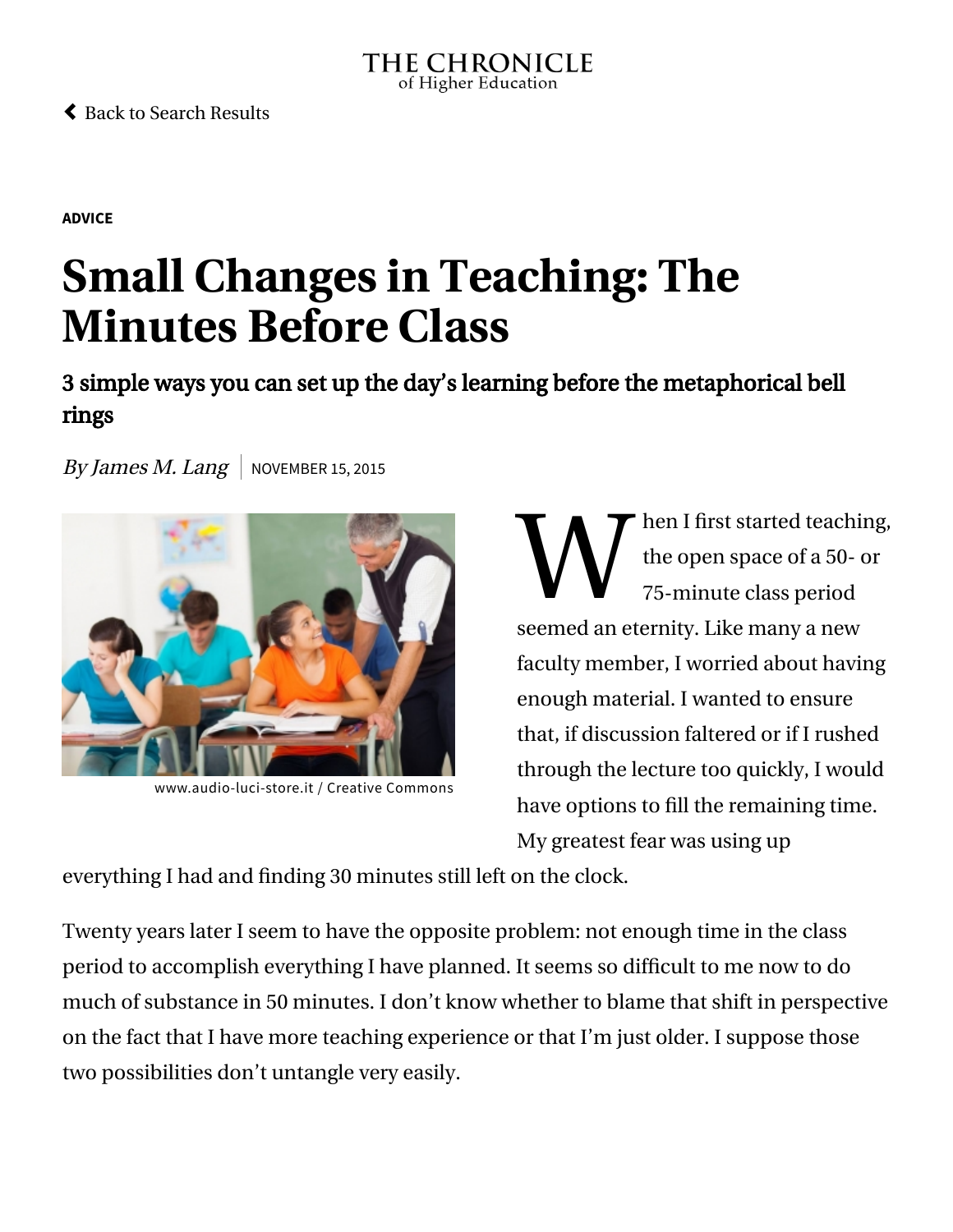In my early years I would walk into the classroom with just a minute or two to spare and spend the final moments before class putting my papers in order, preparing whatever technology I might be using that day, and gathering my thoughts. If we started a little late, no problem — there was so much time to fill! But lately I have turned around on this practice as well, arriving at the classroom earlier and earlier. I've become my father's son, doing the academic equivalent of arriving at the airport hours before my scheduled departure.

# **2-Minute Tips:**

Produced by Carmen Mendoza and Julia Schmalz

The more time I spend with students in that brief space before the start of class, the more I recognize that those warm-up minutes actually represent a fertile opportunity. I can use the time to enhance the learning that will take place in the hour that follows, to build a more positive atmosphere for class discussion, or simply to get to know my students a little better.

Over the next several months I will be making the argument in this space that small changes to our teaching — in things like course design, classroom practices, and communication with students — can have a powerful impact on student learning. To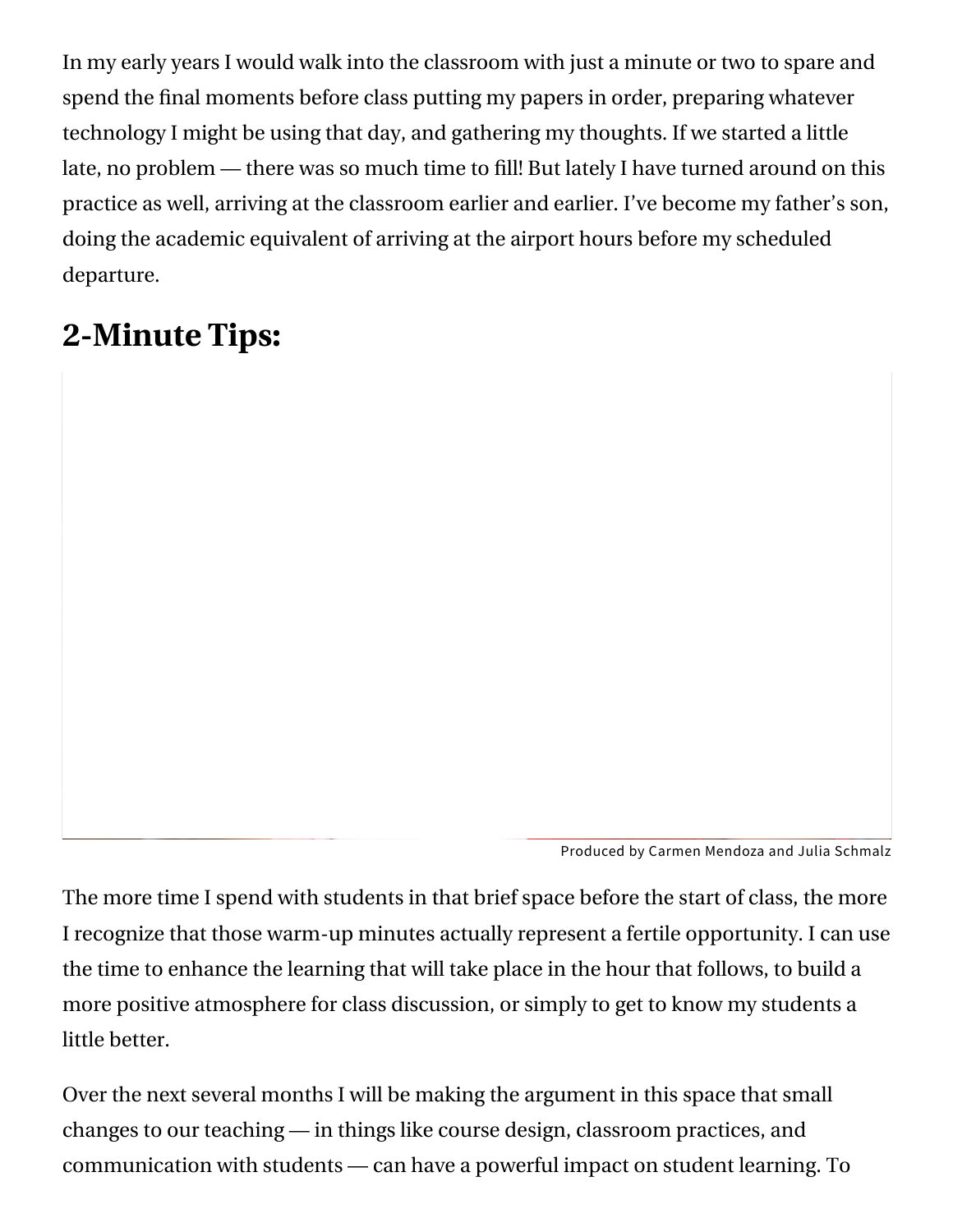kick off the series, let's focus on what we can do in those potentially empty moments before class, the ones I used to fritter away with shuffling papers or collecting my thoughts.

Some faculty have to move hurriedly from one course to their next and might not have the luxury of an extra few minutes prior to class. But for those who do, I think you will find that a very small investment of time can pay substantial dividends. Consider the following three ways that you can set up the day's learning in the few minutes before the metaphorical bell rings.

**How are you?** Last year faculty on my campus met for dinner to discuss How College Works, [by Daniel F. Chambliss and Christopher G. Takacs. The book documents a lon](http://www.hup.harvard.edu/catalog.php?isbn=9780674049024)gterm study the authors conducted to understand which aspects of the college experience had the greatest impact on students — both during their undergraduate years and afterward.

Their most consistent finding: Students cited the relationships they formed as the most important and memorable aspect of college. Those relationships began with fellow students, but also included connections with faculty and staff members. The number and intensity of those relationships not only predicted students' general satisfaction with college, but had the power to motivate them to deeper, more committed learning in their courses.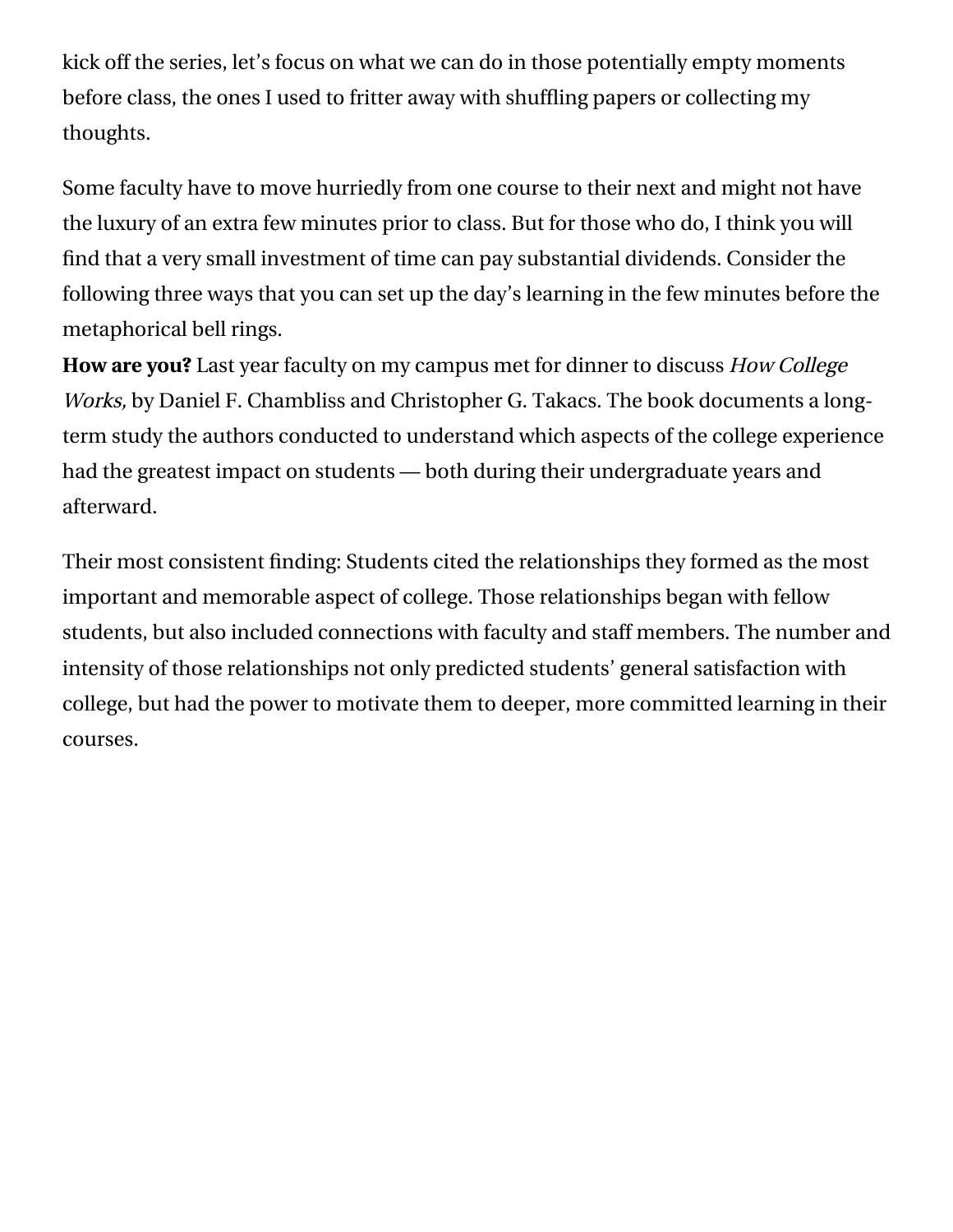## **Small Changes in Teaching**



In this series, James M. Lang explores ideas on everyday classroom learning.

- [The Minutes Before Class](https://www.chronicle.com/article/Small-Changes-in-Teaching-The/234178/)
- [The First 5 Minutes of Class](https://www.chronicle.com/article/Small-Changes-in-Teaching-The/234869/)
- [Making Connections](https://www.chronicle.com/article/Small-Changes-in-Teaching-/235230/)
- [The Last 5 Minutes of Class](https://www.chronicle.com/article/Small-Changes-in-Teaching-The/235583/)
- [Giving Them a Say](https://www.chronicle.com/article/Small-Changes-in-Teaching-/235918/)
- [Space It Out](https://www.chronicle.com/article/Small-Changes-in-Teaching-/236479/)
- [Small Changes or Big Revolutions?](https://www.chronicle.com/article/Small-Changes-or-Big/236839/)

While we were discussing this research over dinner, a colleague told us about an experiment she had been trying in her classes. Although she considers herself an introvert and finds small talk difficult (as do I), she had made a determined effort to arrive a few minutes before class and speak to an individual student or two each day. She rotated around the room, so that eventually she had chatted with each of them. The interactions were simple and brief: She asked how they were doing, or commented on something she had overheard them discussing, or inquired about their major or other interests.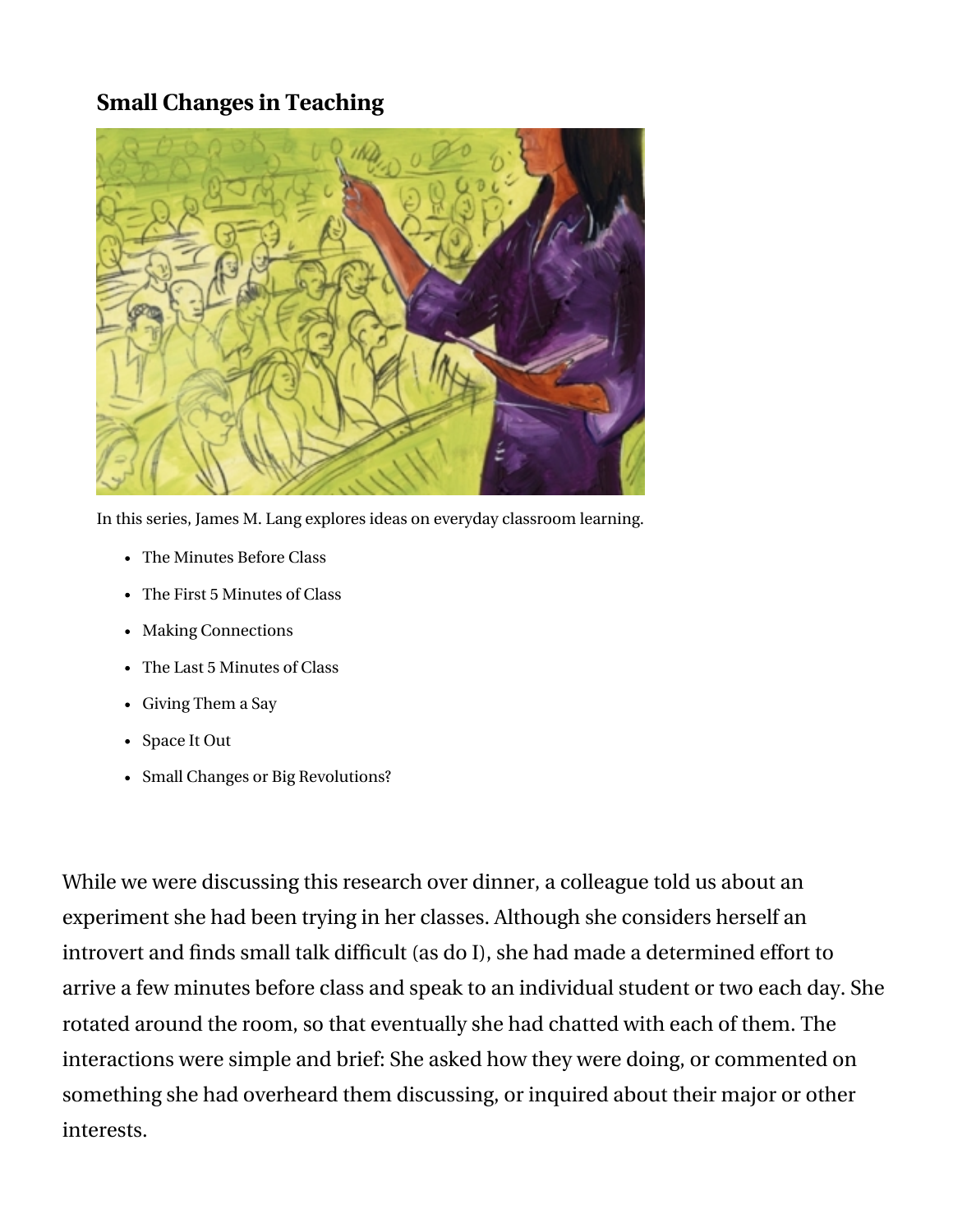The results, she said, had been impressive. Students were more talkative in discussions. The atmosphere in class took on a more positive, productive tone, and she felt more connected to her students — even the ones who normally liked to hide out in the back row. Moreover, many students praised the practice in her end-of-term course evaluations.

The research in How College Works helps explain why. In her pre-class conversations my colleague was creating an opportunity for relationships to form — more substantive than the ones that arise from routine classroom interactions. And if Chambliss and Takacs are correct, simple practices like this one have the power to make a significant improvement on both student learning and the college experience.

**Display the framework.** In a different book — How Learning Works: Seven Research-Based Principles for Smart Teaching [— Susan A. Ambrose and her co-authors point ou](http://www.wiley.com/WileyCDA/WileyTitle/productCd-0470484101.html)t that key differences exist between the way novices (students) and experts (faculty) understand and process new material. Experts have a clear picture of the framework of their discipline and can quickly recognize how new ideas alter or confirm their understanding. Novice learners tend to see facts, concepts, and skills as discrete, isolated pieces of knowledge, without any awareness of the connections that join them all together. A key difference between experts and novices is "the number or density of connections among the concepts, facts, and skills they know," they write.

Their finding suggests that, in any given class period, we need to help students understand how to better organize the material. Ever looked at students' notebooks after a lecture in which they've been given no help on the organizational front? You find lots of facts and concepts written down, but very little understanding of which points deserve emphasis or how different ideas relate to one another. Part of the problem may be poor note-taking skills, but another factor is that connections that seem clear to us can mystify our students.

All of which leads me to a very simple recommendation: Before class, put up on the board the day's agenda in whatever form you choose — perhaps a broad outline of the lecture material or a list of discussion topics. Keep your agenda there and visible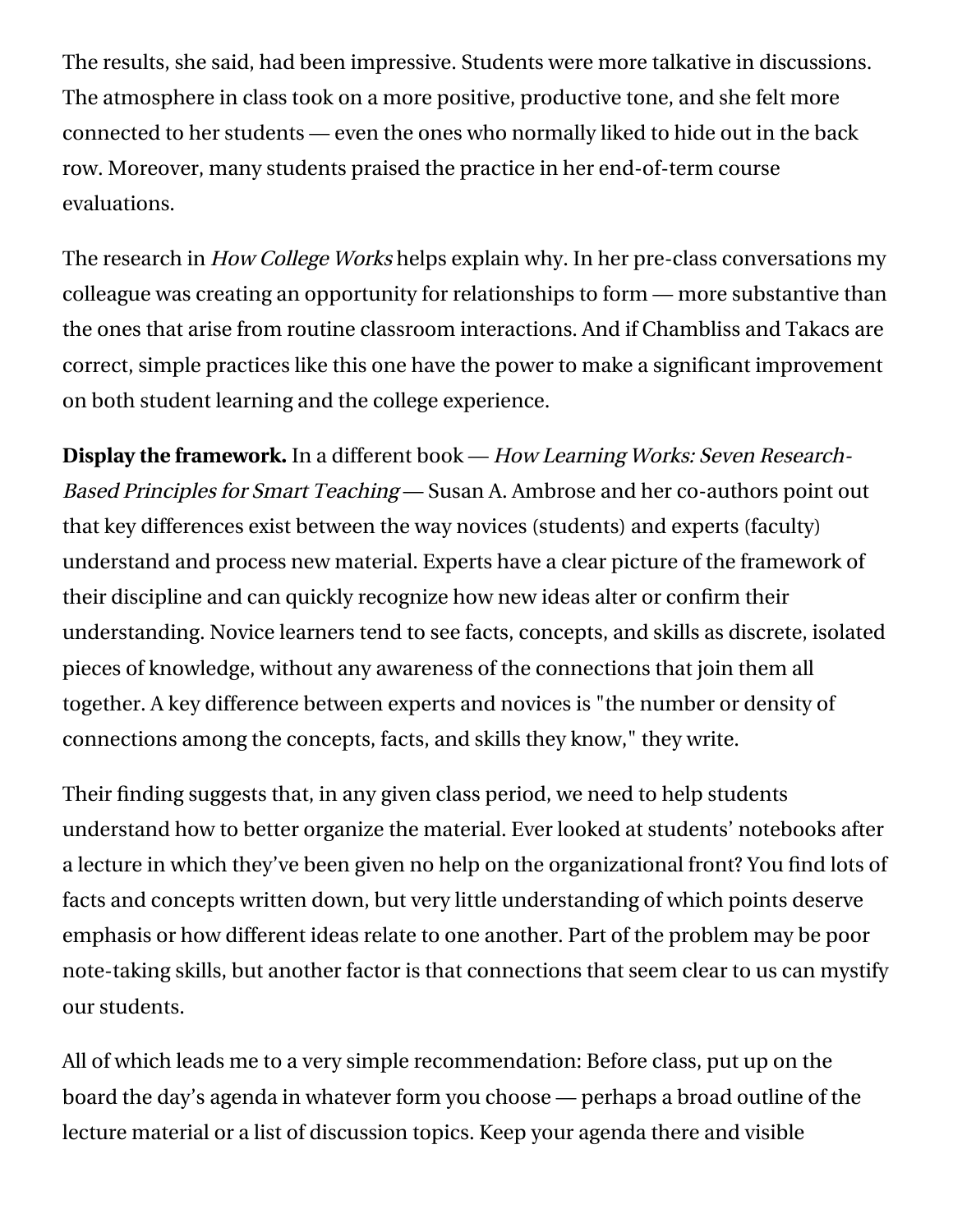throughout class. As the session progresses, continue to remind students where they are within the framework for that day's material. The point is to let students see in advance how the class will be organized, even if you occasionally veer from that posted agenda.

This approach may have the added benefit of demonstrating to students that your course does, in fact, have an organization to it — something that seems obvious to you but not necessarily to them.

**Create wonder.** My final recommendation comes from Peter Newbury, an astronomer who now serves as the associate director of the [Center for Engaged Teaching](https://ctd.ucsd.edu/) at the [University of California at San Diego. In a wonderful blog post called "You Don't Have to](https://ctd.ucsd.edu/2013/08/you-dont-have-to-wait-for-the-clock-to-strike-to-start-teaching/) Wait for the Clock to Strike to Start Teaching," he describes a teaching activity that he employs to stir interest and curiosity in class on that day's material.

Drawing inspiration from the ["Astronomy Picture of the Day"](http://apod.nasa.gov/apod/astropix.html) — a NASA website that posts a new and fascinating image from the cosmos every day — he suggests that instructors post an image on the screen at the front of the room and ask two questions about it: "What do you notice? What do you wonder?" Before class starts, let the image direct the informal conversations, Newbury argues, and then use it to guide a brief discussion during the opening minutes of class.

Chief among the benefits of this strategy, Newbury says: It can activate students' prior knowledge, helping them form connections with what they already know. It also offers both the instructor and the students the opportunity to discuss how the images connect to previous course material. Obviously you could substitute anything for the NASA picture of the day: a great sentence in a writing class; a newspaper headline in a politicalscience class; an audio clip for a music class; an artifact in an archaeology class.

But what I really love about this technique is the simple message it conveys to students from the instructor: "I find this stuff fascinating, and I think you will, too; let's wonder about it together." I can't think of a better way to spend those moments before class officially begins.